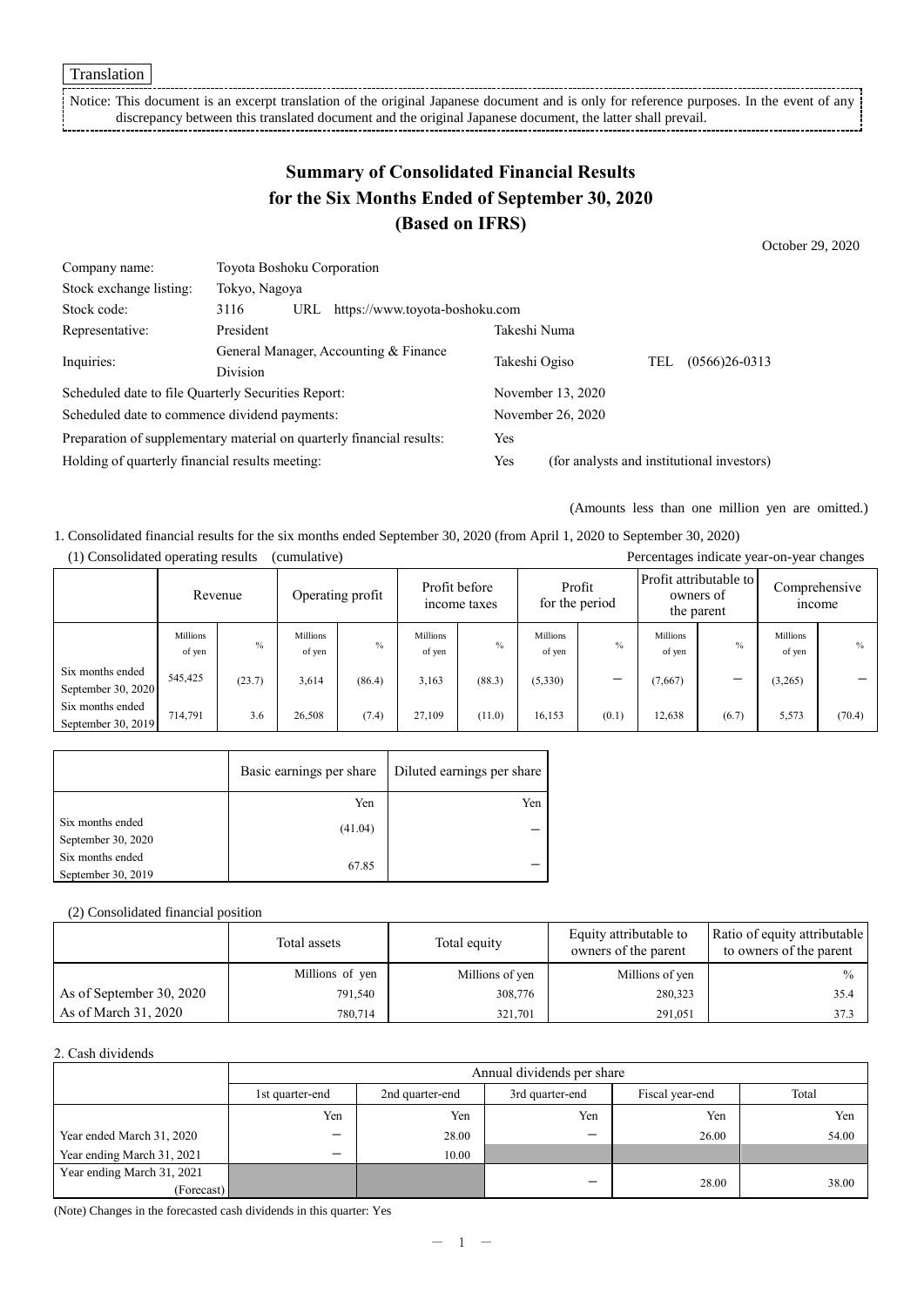3. Forecast of consolidated financial results for the year ending March 31, 2021 (from April 1, 2020 to March 31, 2021)

| Percentages indicate year-on-year changes |                    |               |                                                   |               |                    |               |                    |                                                |       |                             |
|-------------------------------------------|--------------------|---------------|---------------------------------------------------|---------------|--------------------|---------------|--------------------|------------------------------------------------|-------|-----------------------------|
|                                           | Revenue            |               | Profit before<br>Operating profit<br>income taxes |               |                    |               |                    | Profit attributable to<br>owners of the parent |       | Basic earnings<br>per share |
|                                           | Millions of<br>ven | $\frac{0}{0}$ | Millions of<br>yen                                | $\frac{0}{0}$ | Millions of<br>ven | $\frac{0}{0}$ | Millions of<br>ven | $\frac{0}{0}$                                  | Yen   |                             |
| Full year                                 | .240,000           | (9.7)         | 36,000                                            | (24.7)        | 35,000             | (27.2)        | 14.000             | (43.5)                                         | 74.93 |                             |

(Note) Changes in the forecast of consolidated financial results in this quarter : Yes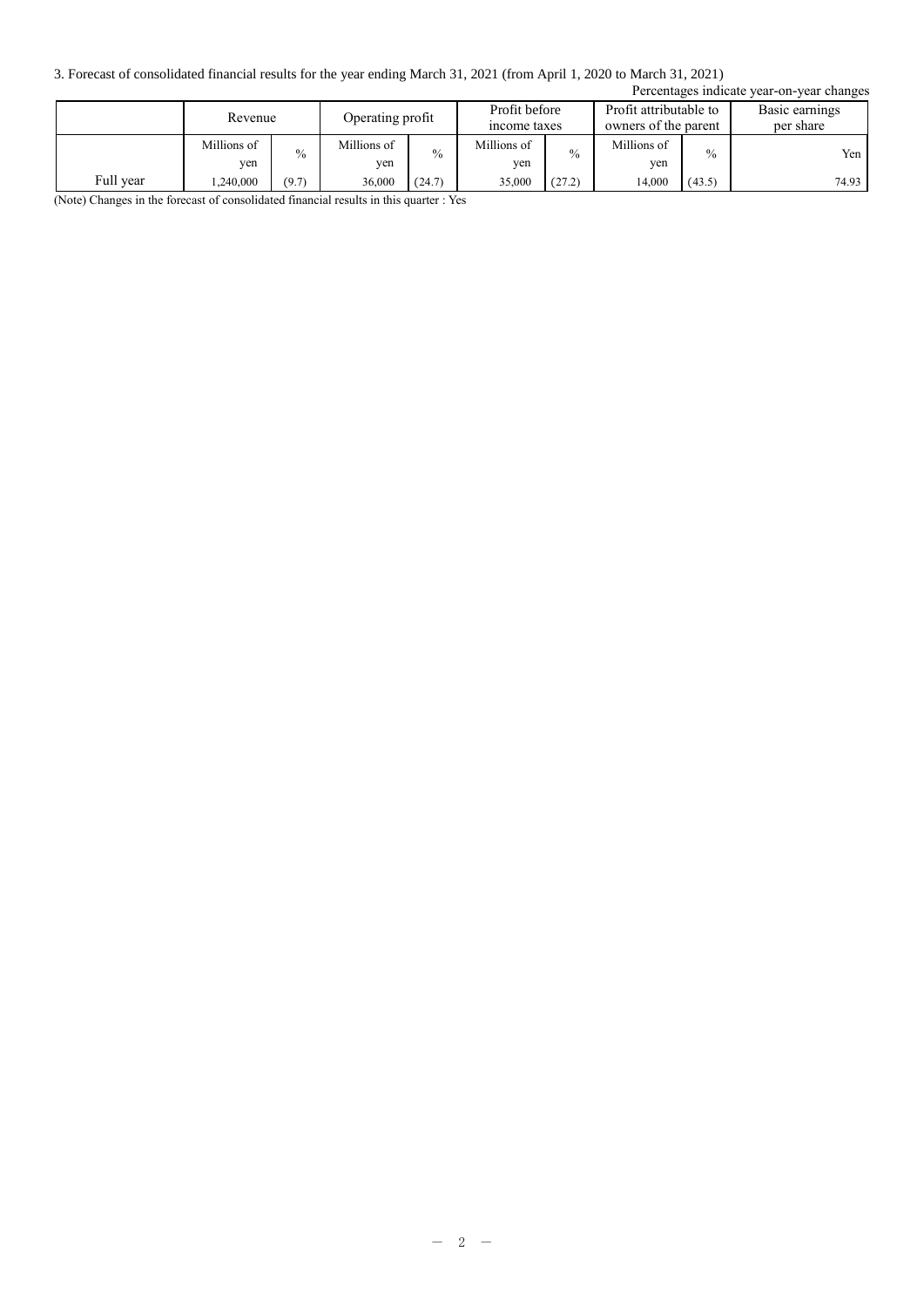#### 4. Notes

| (1) Changes in significant subsidiaries during the six months ended September 30, 2020 | Yes |  |
|----------------------------------------------------------------------------------------|-----|--|
| (changes in specified subsidiaries resulting in the change in scope of consolidation): |     |  |

| (2) Changes in accounting policies, changes in accounting estimates, and restatement of prior period financial statements |     |
|---------------------------------------------------------------------------------------------------------------------------|-----|
| Changes in accounting policies required by IFRS:                                                                          | No. |
| Changes in accounting policies due to other reasons:                                                                      | No. |
| Changes in accounting estimates:                                                                                          | No. |

(3) Number of issued shares (common shares)

| Total number of issued shares at the end of the period (including treasury shares)            |                    |                                         |                    |  |  |  |
|-----------------------------------------------------------------------------------------------|--------------------|-----------------------------------------|--------------------|--|--|--|
| As of September 30, 2020                                                                      |                    | 187,665,738 shares As of March 31, 2020 | 187,665,738 shares |  |  |  |
| Number of treasury shares at the end of the period                                            |                    |                                         |                    |  |  |  |
| As of September 30, 2020                                                                      |                    | 818,363 shares As of March 31, 2020     | 845,736 shares     |  |  |  |
| Average number of shares during the period (cumulative from the beginning of the fiscal year) |                    |                                         |                    |  |  |  |
| Six months ended                                                                              |                    | Six months ended                        |                    |  |  |  |
| September 30, 2020                                                                            | 186,831,364 shares | September 30, 2019                      | 186,266,725 shares |  |  |  |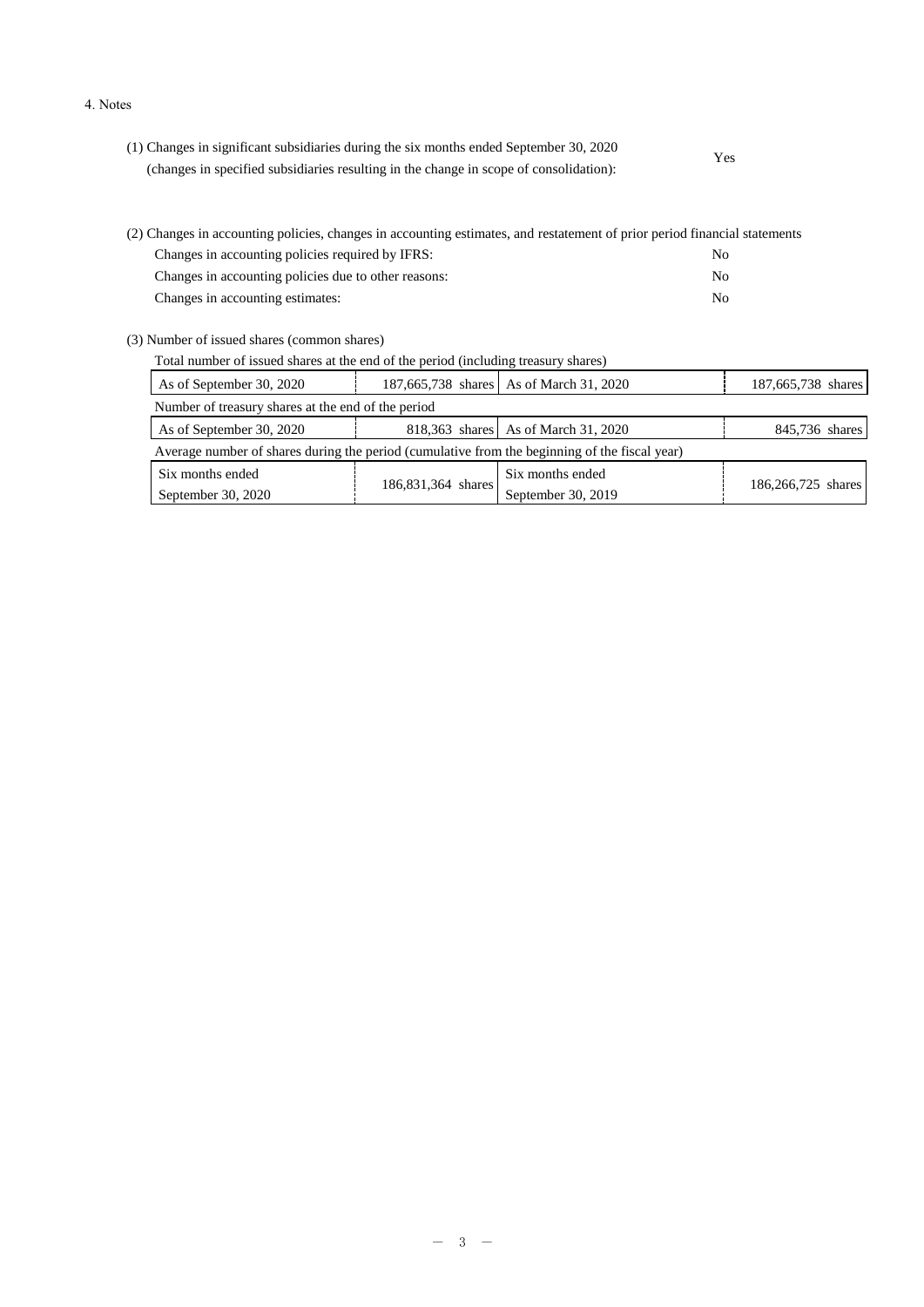## **Consolidated financial statements Consolidated Statement of Financial Position**

|                                               | As of March 31, 2020 | As of September 30, 2020 |
|-----------------------------------------------|----------------------|--------------------------|
| Assets                                        |                      |                          |
| Current assets                                |                      |                          |
| Cash and cash equivalents                     | 163,377              | 165,861                  |
| Trade and other receivables                   | 197,081              | 214,392                  |
| Inventories                                   | 68,166               | 62,488                   |
| Other financial assets                        | 15,120               | 9,867                    |
| Income taxes receivable                       | 4,827                | 5,111                    |
| Other current assets                          | 8,976                | 9,629                    |
| Total current assets                          | 457,548              | 467,351                  |
| Non-current assets                            |                      |                          |
| Property, plant and equipment                 | 256,661              | 256,810                  |
| Goodwill                                      | 4,871                | 4,876                    |
| Intangible assets                             | 10,873               | 11,020                   |
| Investments accounted for using equity method | 15,011               | 13,765                   |
| Other financial assets                        | 18,561               | 21,386                   |
| Deferred tax assets                           | 15,572               | 14,487                   |
| Other non-current assets                      | 1,614                | 1,842                    |
| Total non-current assets                      | 323,166              | 324,188                  |
| Total assets                                  | 780,714              | 791,540                  |

(Millions of yen)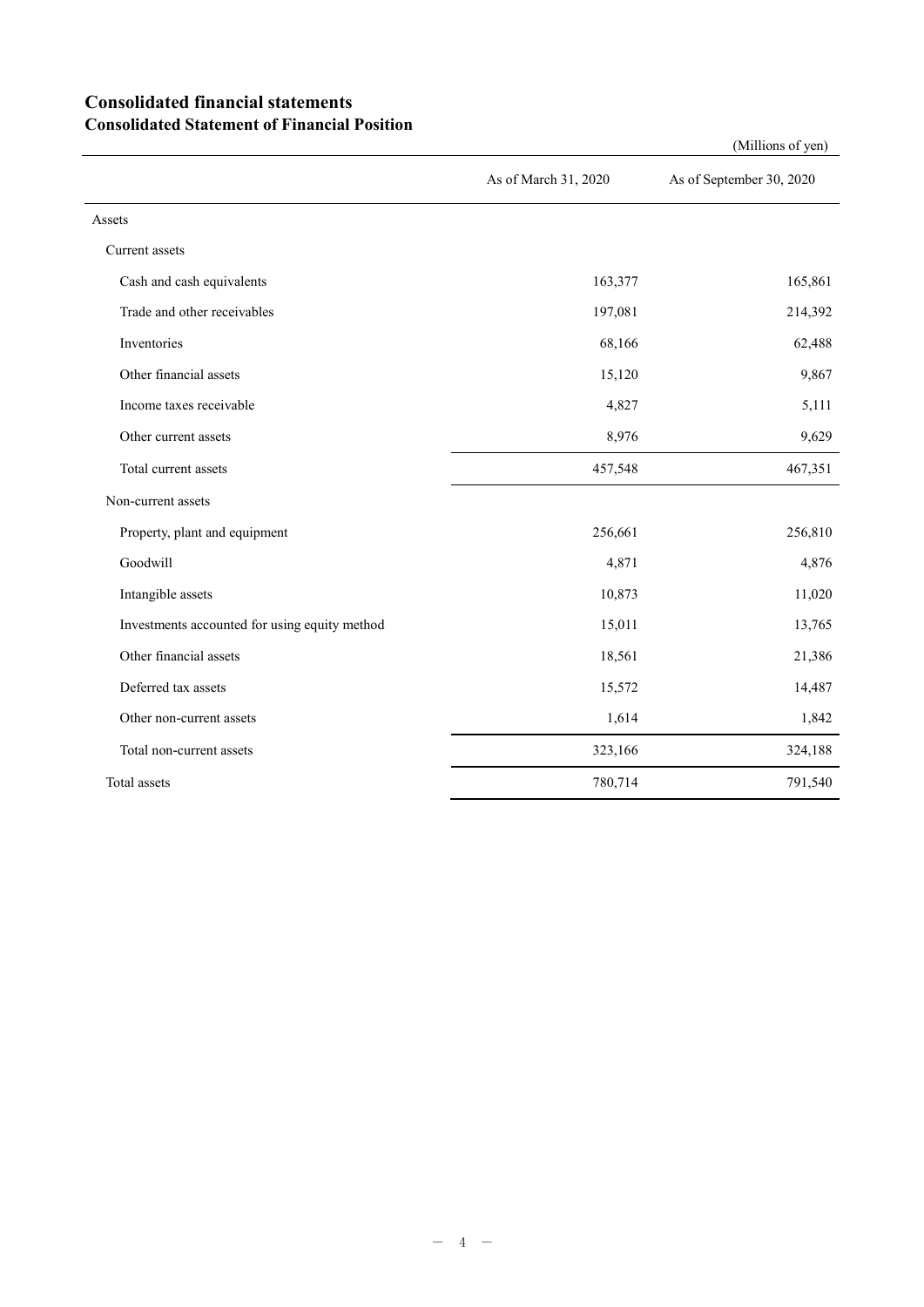|                                                   |                      | (Millions of yen)        |
|---------------------------------------------------|----------------------|--------------------------|
|                                                   | As of March 31, 2020 | As of September 30, 2020 |
| Liabilities and equity                            |                      |                          |
| Liabilities                                       |                      |                          |
| Current liabilities                               |                      |                          |
| Trade and other payables                          | 179,103              | 167,566                  |
| Bonds and borrowings                              | 50,231               | 40,485                   |
| Other financial liabilities                       | 3,410                | 4,410                    |
| Income taxes payable                              | 6,302                | 5,406                    |
| Provisions                                        | 3,921                | 4,015                    |
| Other current liabilities                         | 70,358               | 74,533                   |
| Total current liabilities                         | 313,327              | 296,417                  |
| Non-current liabilities                           |                      |                          |
| Bonds and borrowings                              | 74,301               | 113,613                  |
| Other financial liabilities                       | 7,758                | 7,523                    |
| Retirement benefit liability                      | 58,982               | 59,758                   |
| Provisions                                        | 255                  | 256                      |
| Deferred tax liabilities                          | 2,776                | 3,372                    |
| Other non-current liabilities                     | 1,611                | 1,822                    |
| Total non-current liabilities                     | 145,685              | 186,346                  |
| Total liabilities                                 | 459,013              | 482,763                  |
| Equity                                            |                      |                          |
| Share capital                                     | 8,400                | 8,400                    |
| Capital surplus                                   | 3,044                | 3,118                    |
| Retained earnings                                 | 289,880              | 277,390                  |
| Treasury shares                                   | (1,674)              | (1,620)                  |
| Other components of equity                        | (8, 599)             | (6,964)                  |
| Total equity attributable to owners of the parent | 291,051              | 280,323                  |
| Non-controlling interests                         | 30,649               | 28,452                   |
| Total equity                                      | 321,701              | 308,776                  |
| Total liabilities and equity                      | 780,714              | 791,540                  |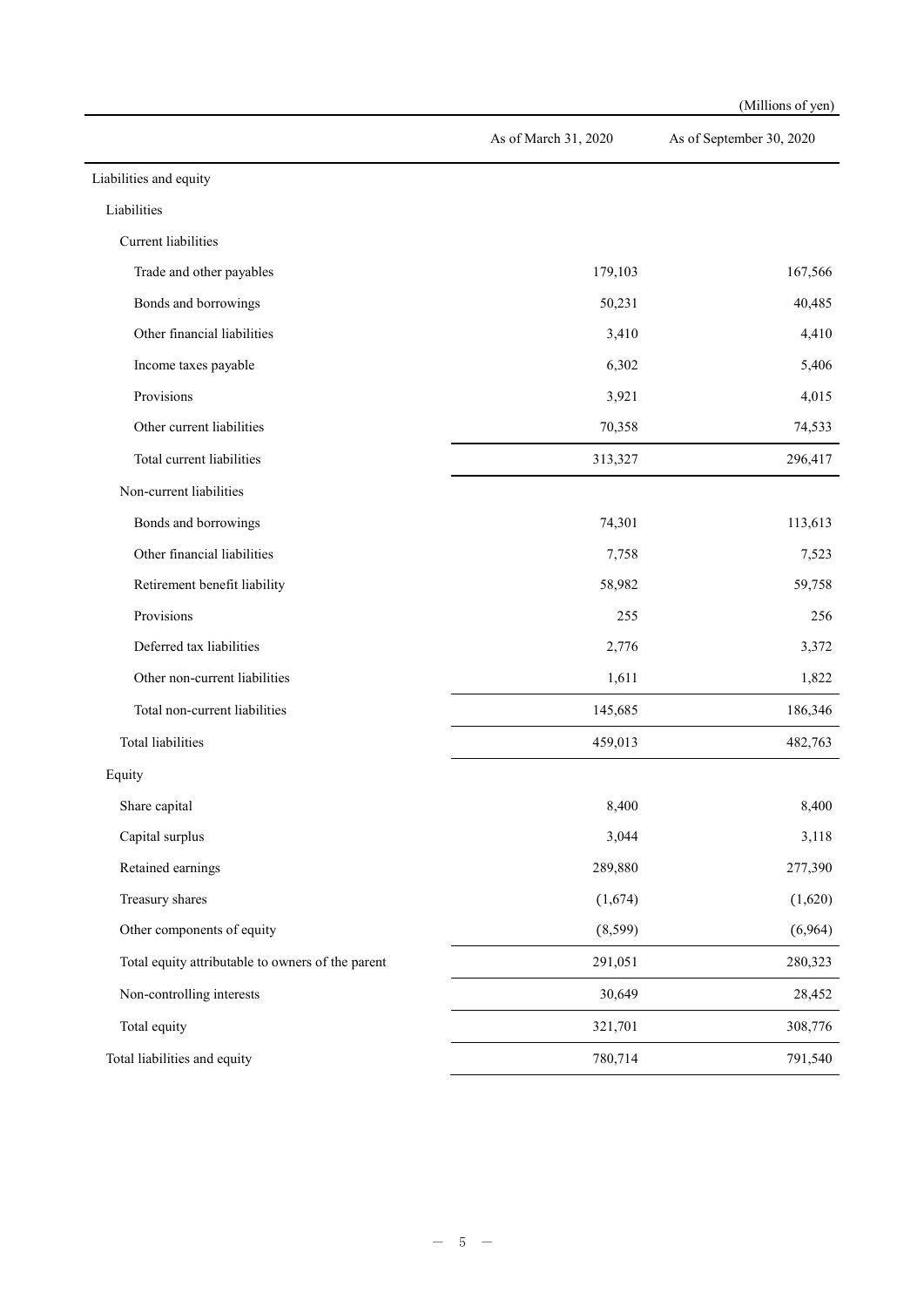## **Consolidated statement of income and consolidated statement of comprehensive income Consolidated Statement of Profit or Loss**

|                                                                     |                                        | (Millions of yen)                      |
|---------------------------------------------------------------------|----------------------------------------|----------------------------------------|
|                                                                     | Six months ended<br>September 30, 2019 | Six months ended<br>September 30, 2020 |
| Revenue                                                             | 714,791                                | 545,425                                |
| Cost of sales                                                       | 643,734                                | 502,405                                |
| Gross profit                                                        | 71,056                                 | 43,019                                 |
| Selling, general and administrative expenses                        | 41,746                                 | 38,895                                 |
| Other income                                                        | 2,481                                  | 1,946                                  |
| Other expenses                                                      | 5,283                                  | 2,456                                  |
| Operating profit                                                    | 26,508                                 | 3,614                                  |
| Finance income                                                      | 1,085                                  | 869                                    |
| Finance expenses                                                    | 1,401                                  | 1,326                                  |
| Share of profit of investments accounted for using equity<br>method | 916                                    | 6                                      |
| Profit before income taxes                                          | 27,109                                 | 3,163                                  |
| Income tax expense                                                  | 10,956                                 | 8,494                                  |
| Profit (loss) for the period                                        | 16,153                                 | (5,330)                                |
| Profit (loss) attributable to                                       |                                        |                                        |
| Owners of the parent                                                | 12,638                                 | (7,667)                                |
| Non-controlling interests                                           | 3,514                                  | 2,336                                  |
| Profit (loss) attributable to owners of the parent per share        |                                        |                                        |
| Basic earnings per share (Yen)                                      | 67.85                                  | (41.04)                                |

| $\mathbf{C}$ . The set of $\mathbf{C}$<br>$\sim$ $\sim$ | ______ | $\cdots$ |
|---------------------------------------------------------|--------|----------|
|                                                         |        |          |
| Diluted earnings per share (Yen)                        |        |          |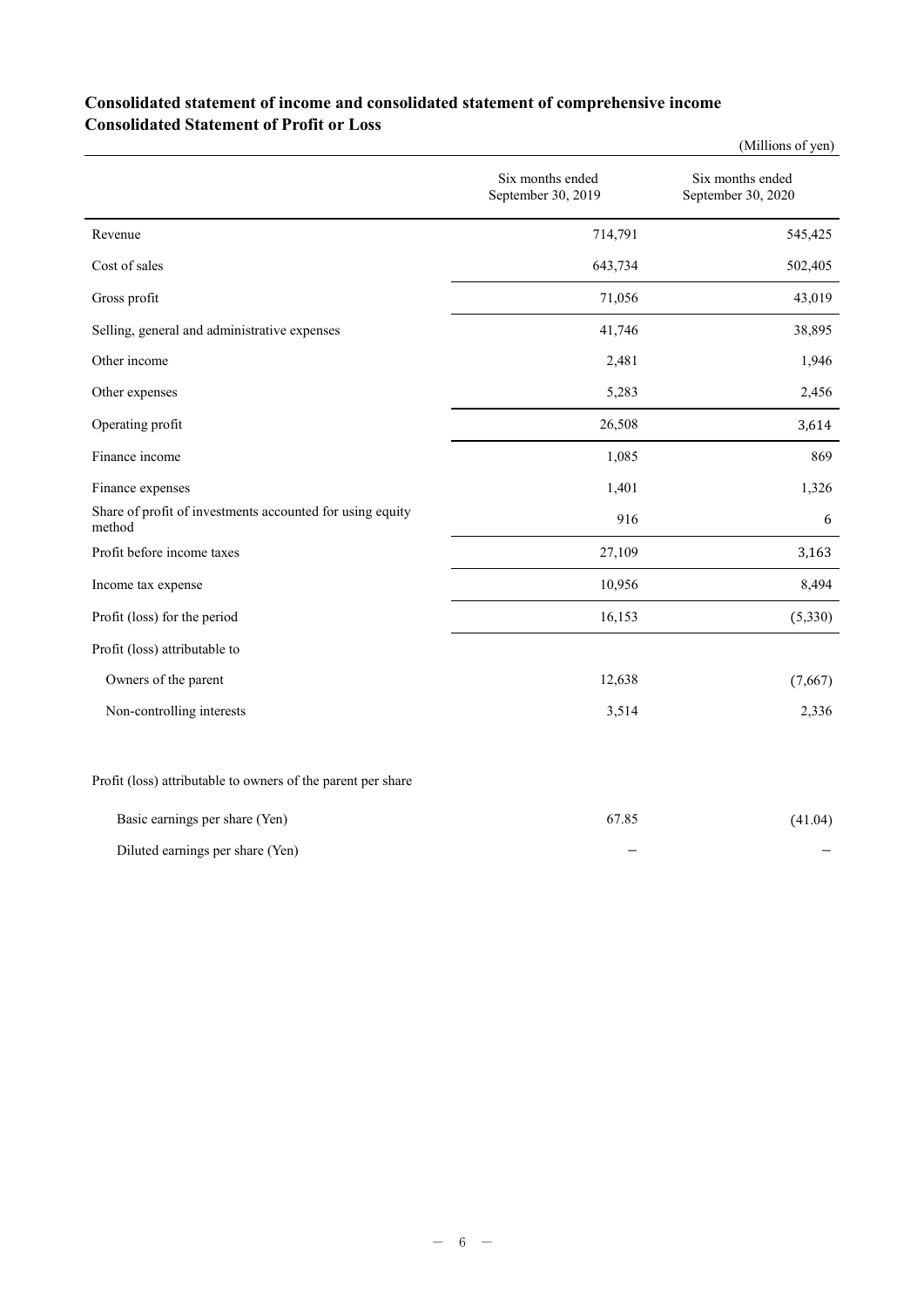### **Consolidated Statement of Comprehensive Income**

(Millions of yen)

|                                                                                                             | Six months ended<br>September 30, 2019 | Six months ended<br>September 30, 2020 |
|-------------------------------------------------------------------------------------------------------------|----------------------------------------|----------------------------------------|
| Profit (loss) for the period                                                                                | 16,153                                 | (5,330)                                |
| Other comprehensive income                                                                                  |                                        |                                        |
| Items that will not be reclassified to profit or loss                                                       |                                        |                                        |
| Remeasurements of defined benefit plans                                                                     | (13)                                   | 50                                     |
| Net change in fair value of equity instruments measured<br>at fair value through other comprehensive income | (154)                                  | 1,708                                  |
| Share of other comprehensive income of investments<br>accounted for using equity method                     | 113                                    | 6                                      |
| Items that may be reclassified to profit or loss                                                            |                                        |                                        |
| Exchange differences on translation of foreign operations                                                   | (10,317)                               | 472                                    |
| Net change in fair value of debt instruments measured at<br>fair value through other comprehensive income   | (0)                                    | $\mathbf{0}$                           |
| Share of other comprehensive income of investments<br>accounted for using equity method                     | (207)                                  | (171)                                  |
| Total other comprehensive income                                                                            | (10, 579)                              | 2,065                                  |
| Comprehensive income                                                                                        | 5,573                                  | (3,265)                                |
| Comprehensive income attributable to                                                                        |                                        |                                        |
| Owners of the parent                                                                                        | 3,532                                  | (5,998)                                |
| Non-controlling interests                                                                                   | 2,041                                  | 2,733                                  |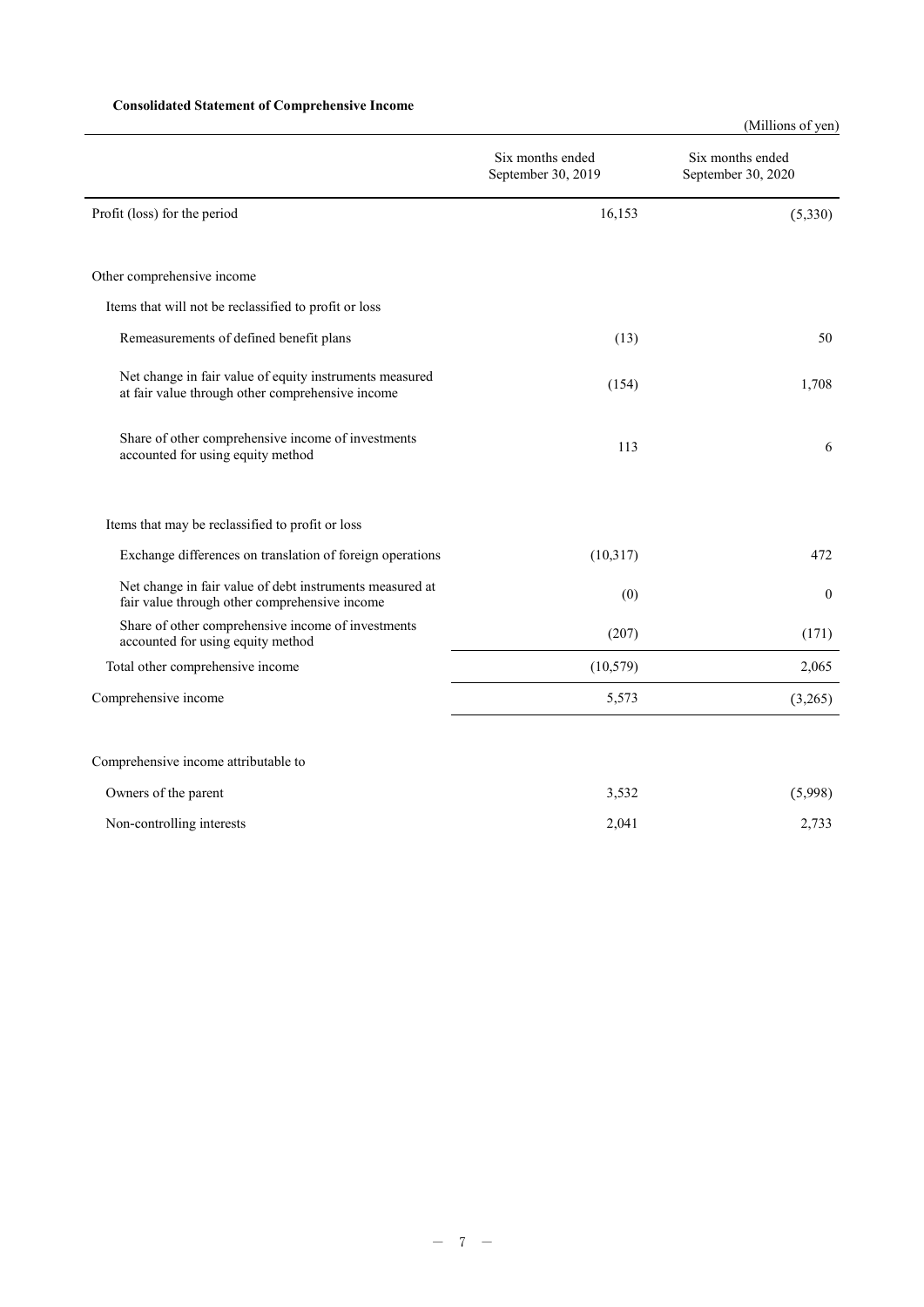### **Consolidated Statement of Changes in Equity**

Six months ended September 30, 2019

|                                                  |               |                 |                                         |         | (Millions of yen)                                                                              |
|--------------------------------------------------|---------------|-----------------|-----------------------------------------|---------|------------------------------------------------------------------------------------------------|
|                                                  |               |                 | Equity attributable to owners of parent |         |                                                                                                |
|                                                  | Share capital | Capital surplus | Retained<br>earnings                    |         | Other components<br>of equity<br>Treasury shares Remeasurements<br>of defined benefit<br>plans |
| Balance at April 1, 2019                         | 8,400         | 7,570           | 275,160                                 | (3,875) |                                                                                                |
| Profit (loss) for the period                     |               |                 | 12,638                                  |         |                                                                                                |
| Other comprehensive income                       |               |                 |                                         |         | (4)                                                                                            |
| Comprehensive income                             |               |                 | 12,638                                  |         | (4)                                                                                            |
| Purchase of treasury shares                      |               |                 |                                         | (0)     |                                                                                                |
| Disposal of treasury shares                      |               |                 |                                         | 2,201   |                                                                                                |
| <b>Dividends</b>                                 |               |                 | (5,199)                                 |         |                                                                                                |
| Changes in ownership interest<br>in subsidiaries |               | 156             |                                         |         |                                                                                                |
| Change in scope of<br>consolidation              |               |                 |                                         |         |                                                                                                |
| Transfer to retained earnings                    |               |                 | 93                                      |         | 4                                                                                              |
| Total transactions with owners                   |               | 156             | (5,106)                                 | 2,201   | 4                                                                                              |
| Balance at September 30, 2019                    | 8,400         | 7,726           | 282,692                                 | (1,674) |                                                                                                |

|                                                  |                                                                                                              | Equity attributable to owners of parent                                                                                                         |                                                                       |         |                              |           |
|--------------------------------------------------|--------------------------------------------------------------------------------------------------------------|-------------------------------------------------------------------------------------------------------------------------------------------------|-----------------------------------------------------------------------|---------|------------------------------|-----------|
|                                                  |                                                                                                              | Other components of equity                                                                                                                      |                                                                       |         |                              |           |
|                                                  | Net change in<br>fair value of<br>equity<br>instruments<br>value through<br>other<br>comprehensive<br>income | Net change in<br>fair value of<br>debt<br>instruments<br>measured at fair measured at fair<br>value through<br>other<br>comprehensive<br>income | Exchange<br>differences on<br>translation of<br>foreign<br>operations | Total   | Non-controlling<br>interests | Total     |
| Balance at April 1, 2019                         | 6,036                                                                                                        | (98)                                                                                                                                            | (994)                                                                 | 292,199 | 37,130                       | 329,329   |
| Profit (loss) for the period                     |                                                                                                              |                                                                                                                                                 |                                                                       | 12,638  | 3,514                        | 16,153    |
| Other comprehensive income                       | (41)                                                                                                         | (0)                                                                                                                                             | (9,059)                                                               | (9,106) | (1, 473)                     | (10, 579) |
| Comprehensive income                             | (41)                                                                                                         | (0)                                                                                                                                             | (9,059)                                                               | 3,532   | 2,041                        | 5,573     |
| Purchase of treasury shares                      |                                                                                                              |                                                                                                                                                 |                                                                       | (0)     |                              | (0)       |
| Disposal of treasury shares                      |                                                                                                              |                                                                                                                                                 |                                                                       | 2,201   |                              | 2,201     |
| <b>Dividends</b>                                 |                                                                                                              |                                                                                                                                                 |                                                                       | (5,199) | (4,519)                      | (9,719)   |
| Changes in ownership interest<br>in subsidiaries |                                                                                                              |                                                                                                                                                 |                                                                       | 156     | (2,370)                      | (2,214)   |
| Change in scope of<br>consolidation              |                                                                                                              |                                                                                                                                                 |                                                                       |         |                              |           |
| Transfer to retained earnings                    | (97)                                                                                                         |                                                                                                                                                 |                                                                       |         |                              |           |
| Total transactions with owners                   | (97)                                                                                                         | -                                                                                                                                               |                                                                       | (2,842) | (6,890)                      | (9, 732)  |
| Balance at September 30, 2019                    | 5,897                                                                                                        | (98)                                                                                                                                            | (10, 054)                                                             | 292,889 | 32,281                       | 325,171   |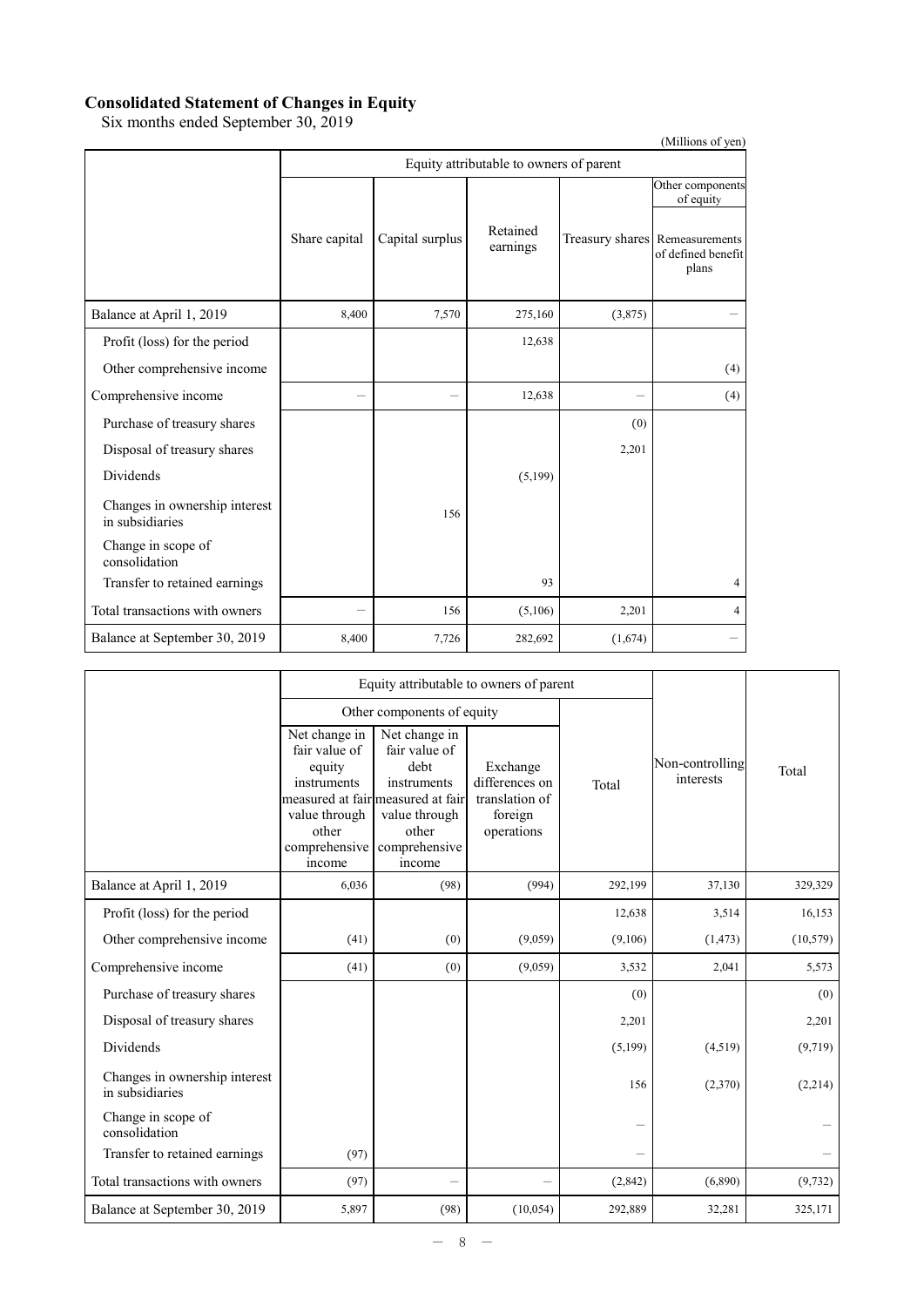## Six months ended September 30, 2020

|                                                  |               |                 |                                         |         | (Millions of yen)                                                                              |
|--------------------------------------------------|---------------|-----------------|-----------------------------------------|---------|------------------------------------------------------------------------------------------------|
|                                                  |               |                 | Equity attributable to owners of parent |         |                                                                                                |
|                                                  | Share capital | Capital surplus | Retained<br>earnings                    |         | Other components<br>of equity<br>Treasury shares Remeasurements<br>of defined benefit<br>plans |
| Balance at April 1, 2020                         | 8,400         | 3,044           | 289,880                                 | (1,674) |                                                                                                |
| Profit (loss) for the period                     |               |                 | (7,667)                                 |         |                                                                                                |
| Other comprehensive income                       |               |                 |                                         |         | 34                                                                                             |
| Comprehensive income                             |               |                 | (7,667)                                 |         | 34                                                                                             |
| Purchase of treasury shares                      |               |                 |                                         | (0)     |                                                                                                |
| Disposal of treasury shares                      |               | (13)            |                                         | 54      |                                                                                                |
| <b>Dividends</b>                                 |               |                 | (4,857)                                 |         |                                                                                                |
| Changes in ownership interest<br>in subsidiaries |               | 87              |                                         |         |                                                                                                |
| Change in scope of<br>consolidation              |               |                 |                                         |         |                                                                                                |
| Transfer to retained earnings                    |               |                 | 34                                      |         | (34)                                                                                           |
| Total transactions with owners                   |               | 73              | (4,823)                                 | 54      | (34)                                                                                           |
| Balance at September 30, 2020                    | 8,400         | 3,118           | 277,390                                 | (1,620) |                                                                                                |

|                                                  |                                                                                                              | Equity attributable to owners of parent                                                                                                         |                                                                       |          |                              |          |
|--------------------------------------------------|--------------------------------------------------------------------------------------------------------------|-------------------------------------------------------------------------------------------------------------------------------------------------|-----------------------------------------------------------------------|----------|------------------------------|----------|
|                                                  |                                                                                                              |                                                                                                                                                 |                                                                       |          |                              |          |
|                                                  |                                                                                                              | Other components of equity                                                                                                                      |                                                                       |          |                              |          |
|                                                  | Net change in<br>fair value of<br>equity<br>instruments<br>value through<br>other<br>comprehensive<br>income | Net change in<br>fair value of<br>debt<br>instruments<br>measured at fair measured at fair<br>value through<br>other<br>comprehensive<br>income | Exchange<br>differences on<br>translation of<br>foreign<br>operations | Total    | Non-controlling<br>interests | Total    |
| Balance at April 1, 2020                         | 4,167                                                                                                        | (98)                                                                                                                                            | (12,668)                                                              | 291,051  | 30,649                       | 321,701  |
| Profit (loss) for the period                     |                                                                                                              |                                                                                                                                                 |                                                                       | (7,667)  | 2,336                        | (5,330)  |
| Other comprehensive income                       | 1,714                                                                                                        | $\boldsymbol{0}$                                                                                                                                | (79)                                                                  | 1,669    | 396                          | 2,065    |
| Comprehensive income                             | 1,714                                                                                                        | $\overline{0}$                                                                                                                                  | (79)                                                                  | (5,998)  | 2,733                        | (3,265)  |
| Purchase of treasury shares                      |                                                                                                              |                                                                                                                                                 |                                                                       | (0)      |                              | (0)      |
| Disposal of treasury shares                      |                                                                                                              |                                                                                                                                                 |                                                                       | 40       |                              | 40       |
| Dividends                                        |                                                                                                              |                                                                                                                                                 |                                                                       | (4, 857) | (4,882)                      | (9, 739) |
| Changes in ownership interest<br>in subsidiaries |                                                                                                              |                                                                                                                                                 |                                                                       | 87       | (87)                         |          |
| Change in scope of<br>consolidation              |                                                                                                              |                                                                                                                                                 |                                                                       |          | 39                           | 39       |
| Transfer to retained earnings                    |                                                                                                              |                                                                                                                                                 |                                                                       |          |                              |          |
| Total transactions with owners                   |                                                                                                              | -                                                                                                                                               |                                                                       | (4, 729) | (4,930)                      | (9,660)  |
| Balance at September 30, 2020                    | 5,881                                                                                                        | (98)                                                                                                                                            | (12, 747)                                                             | 280,323  | 28,452                       | 308,776  |